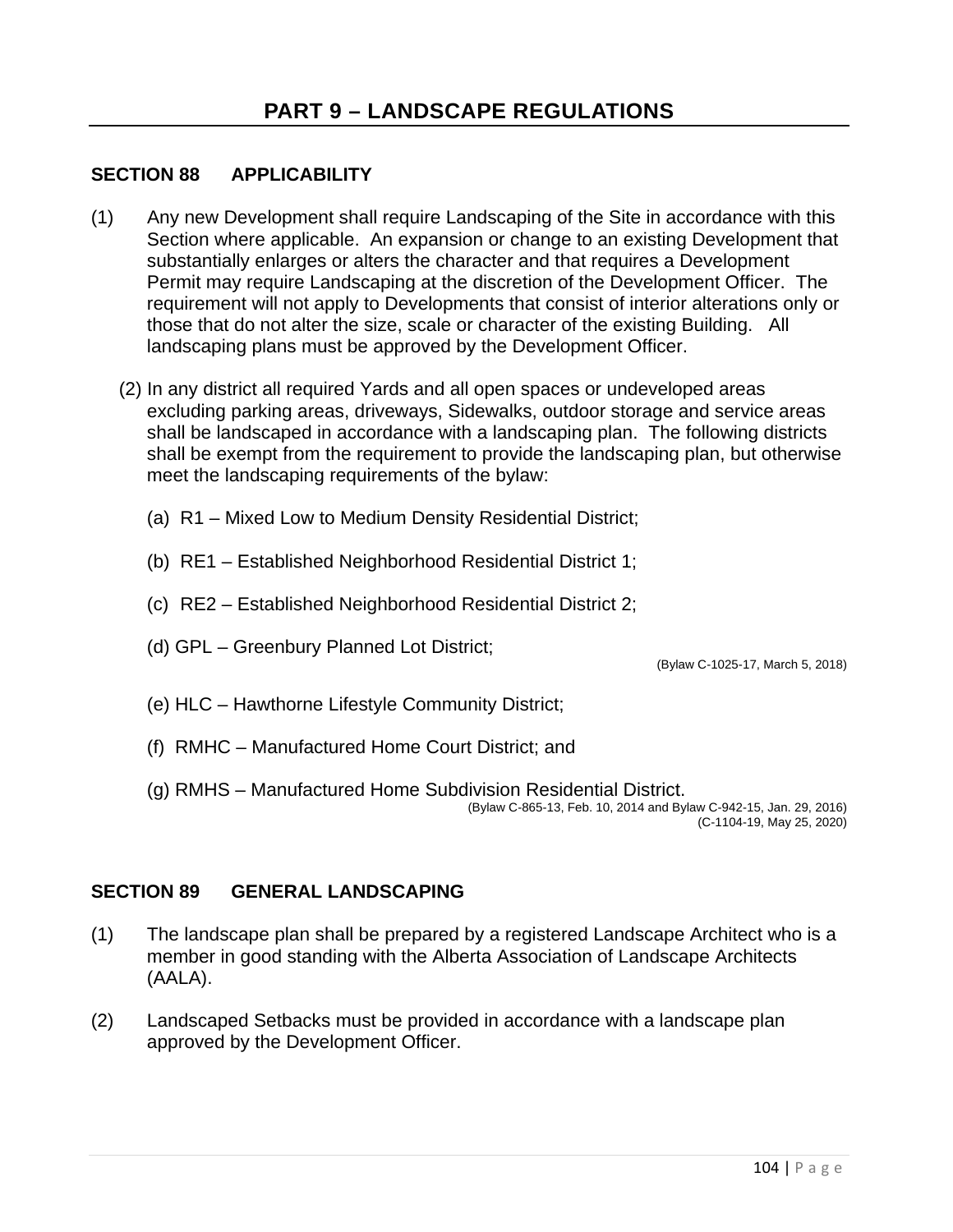- (3) A landscape plan, drawn at a scale of 1:500 or larger, for the proposed Development must be submitted as part of each Development Permit application where changes are proposed to the Building or parcel, and must show at least the following:
	- (a) The property lines of the Site, Adjacent land uses, approximate or estimated location of Buildings and Landscaping on Adjacent Sites;
	- (b) A north arrow;
	- (c) A signed stamp or seal of a Landscape Architect who is registered and in good standing with the AALA;
	- (d) Adjacent public areas and features located within the Site, including Streets, Sidewalks, Alleys, driveways, vehicular accesses, street lights, street furnishings, and Boulevard landscaping;
	- (e) Location of all Buildings, parking areas and vehicular and pedestrian circulation systems on the subject Site;
	- (f) All overhead, surface and underground Utilities, limits of easements and rights-of-way;
	- (g) The existing and proposed topography;
	- (h) The existing vegetation and indicate whether it is to be retained or removed;
	- (i) The layout of berms, retaining walls, screening, soft surfaced landscaped areas and Hard Surfaced landscaped areas;
	- (j) The location, Height and materials of all proposed walls, Fences and screens;
	- (k) Common and botanical names, sizes and quantities of all proposed plant material and the types of landscaped areas;
	- (l) Typical planting details indicating soil depths and mulch types; and,
	- (m) A table indicating the quantities of plant material required and the quantities provided, as detailed under Section 90 of this Bylaw.
- (4) All required Setback areas, except for those portions specifically required for Sidewalks and motor vehicle access, shall be landscaped.
- (5) All Setbacks adjacent to an Alley, except for those portions specifically required for motor vehicle access, motor vehicle Parking Stalls, loading stalls or garbage facilities shall be landscaped.
- (6) Any portion of the Site not occupied by Buildings, pedestrian circulation or parking areas shall be landscaped.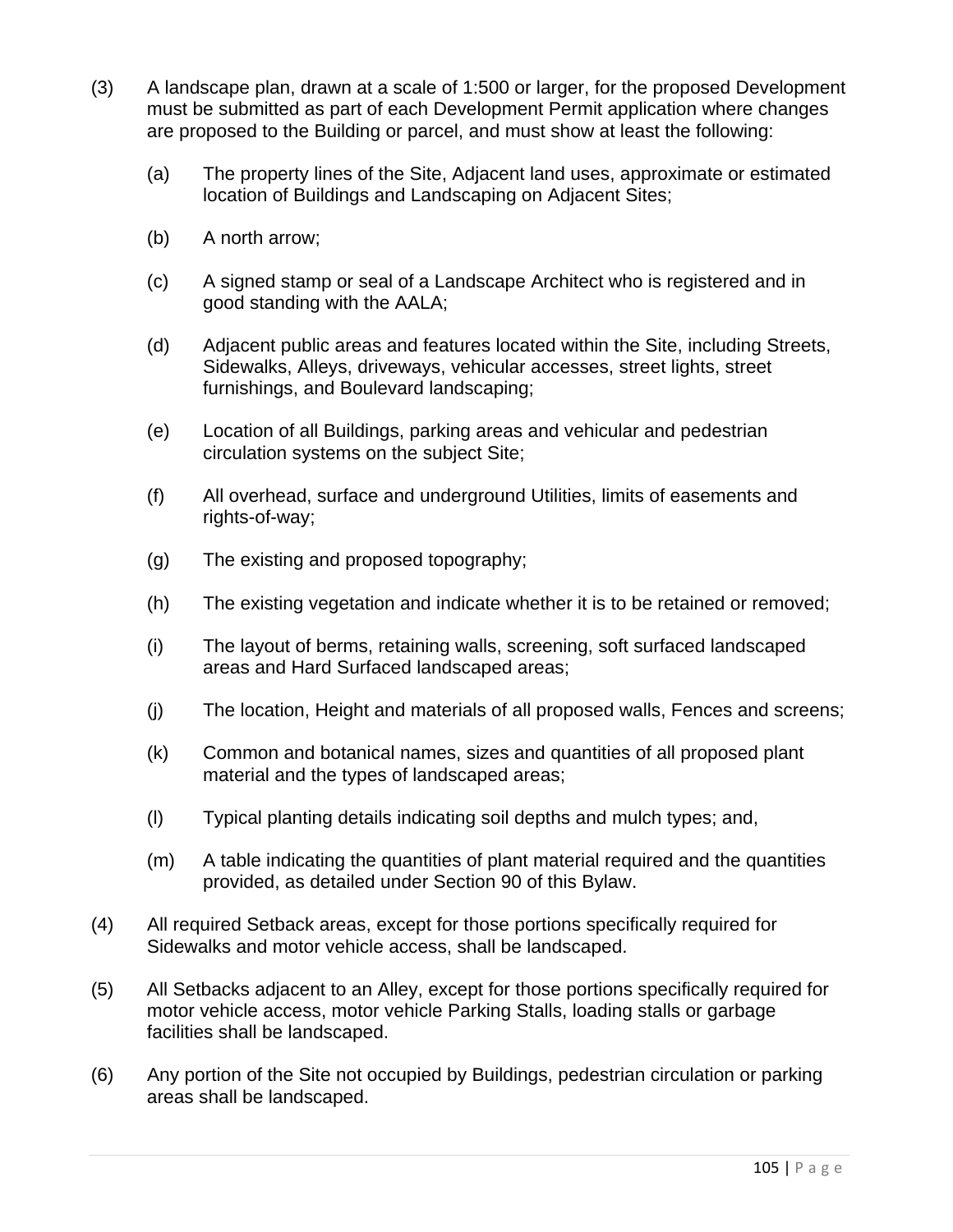- (7) Hard Surfaced Areas such as walkways and plazas shall be enhanced with Landscaping, at the discretion of the Development Officer. Provision shall be made for adequate On Site pedestrian circulation, by means of Sidewalks or walkways, to connect with public Sidewalks and walkways Adjacent to Streets or within right-ofways Abutting the Site.
- (8) Any Parking Facility having eight or more Parking Stalls that is visible from an adjoining Site in a residential or commercial District, or from a Street other than an Alley, shall have perimeter planting. The location, length, thickness and height of such perimeter planting at maturity shall, in conjunction with a change in Grade or other natural or man-made features, be sufficient to provide substantial interruption of the view of the parking area from any adjoining residential or commercial District, and enhance the view of the Parking Facility from any Adjacent Street.
- (9) Any garbage collection area, open storage area, or outdoor service area, including any loading, unloading or vehicular service area that is visible from an Adjacent Site in a residential or commercial District, or from a Street other than an Alley, shall have screen planting. The location, length, thickness and height of such screen planting at maturity shall, in conjunction with a change in Grade or other natural or man-made features, be sufficient to block the view from any Adjacent residential or commercial District, or from the Street. Such screen planting shall be maintained to provide effective screening from the ground to a height of 1.85 m. If, in the opinion of the Development Officer, screen planting cannot reasonably be expected to survive, earth berming, masonry walls, wood fencing or other man-made features may be permitted as a substitution
- (10) For the purpose of determining the required number of trees and shrubs in a Setback, portions of Setback areas that are paved for Sidewalks and vehicle access, Utility rights-of-way or any other purpose allowed by the Development Officer, must be included in the calculation of the landscape area, even though they are not capable of sustaining trees and shrubs. The provision of a Hard Surface Area does not negate the requirements for plant material.
- (11) All required Setback areas are to meet the following landscape requirements:
	- (a) Be a soft surfaced or suitable durable, decorative Hard Surfaced landscaped area. Suitable Hard Surfaces may consist of, but are not limited to, paving stone, natural stone work, or architectural features. Hard Surface areas must provide visual or pedestrian amenity and must be augmented with plant material to provide a suitable visual character. The provision of Hard Surface area does not negate the requirements for plant material. The acceptable scope and scale of Hard Surface landscape areas is at the discretion of the Development Officer; and
	- (b) Provide a minimum of one tree for each 35.0  $m^2$ , and one shrub for every 15.0 m<sup>2</sup> of required Setback area.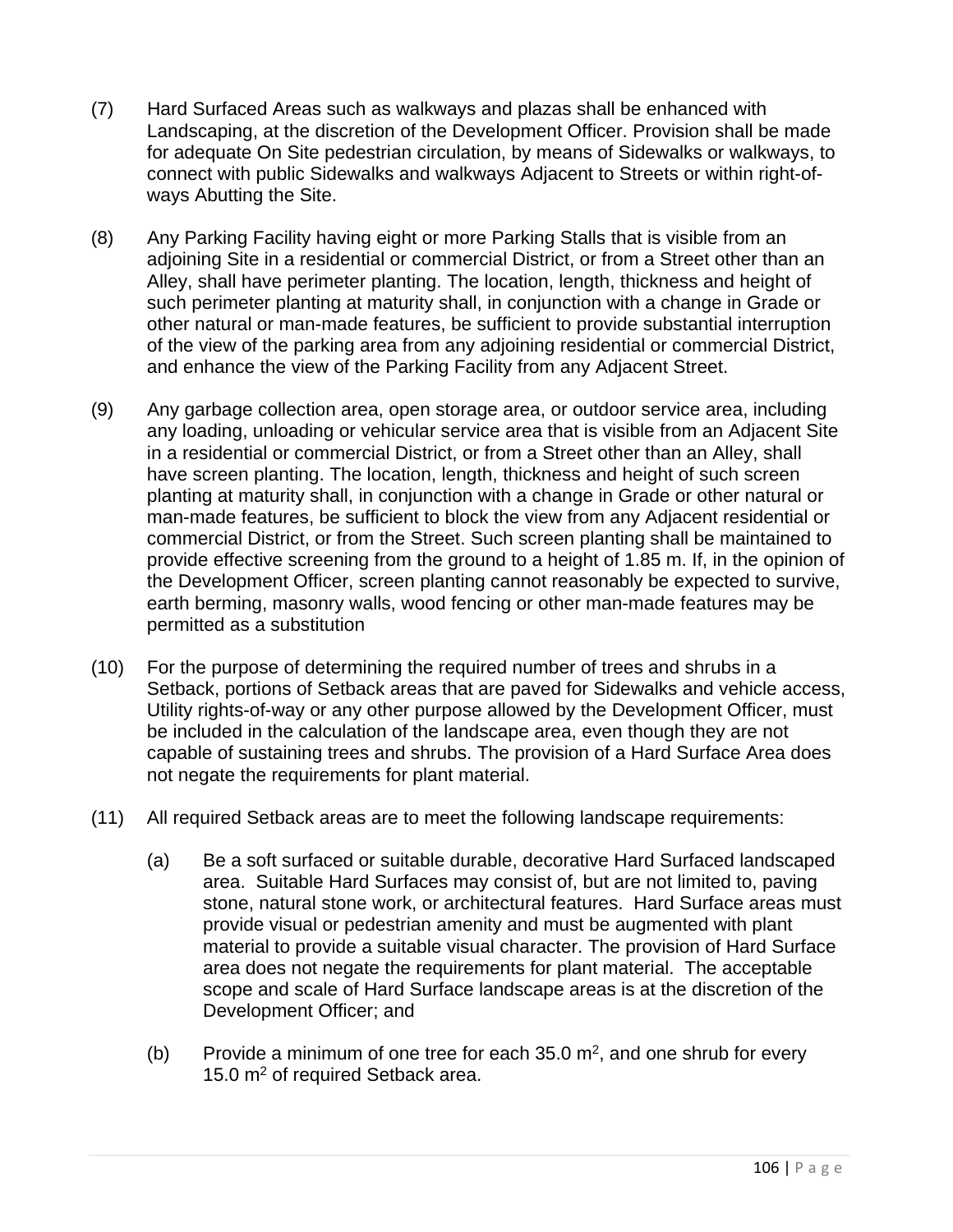- (12) If the required landscaped Yards, or portions thereof, contain native trees and shrubs the area may be maintained in its natural vegetated state at the discretion of the Development Officer. Vegetation preserved on the Site may, at the discretion of the Development Officer, be credited to the total Landscaping requirements. Consideration must be given to the following:
	- (a) Ensuring the safety and maintainability of the Site and its surroundings;
	- (b) Ensuring the long-term viability of the remaining native vegetation considering the potential alteration of Site hydrography, disruption of existing native soils, increased exposure to sun and wind and increased human activity brought about as a result of Site Development; and,
	- (c) Compatibility with Adjacent land Uses and Landscaping.
- (13) Naturalized landscapes may be developed where appropriate at the discretion of the Development Officer. Generally, naturalization would apply to ravine lands, major Utility and road rights-of-way, adjacent to existing natural areas and in industrial Districts. Naturalized landscapes are to be designed to reflect the plant materials, soil types and topography typical to the Central Parkland Sub-region of Alberta. The Landscape Architect shall provide any additional required specifications and details required for the installation and establishment of a naturalized landscape on the landscape drawings when submitted for approval.
- (14) All landscaped areas shall be designed to facilitate effective surface drainage consistent with a Grade Plan for the Site.
- (15) The Registered Land Owner of a Site Abutting a City Boulevard of an Arterial, Collector or Local Road is responsible for Landscaping and maintaining said Boulevard at the Registered Land Owner's expense, excluding anything specified in a Development Agreement or as determined by the Development Officer. The Registered Land Owner shall provide ongoing maintenance of the Turfgrass within a Boulevard that abuts the Owner's property and shall keep it free of any other types of landscape development including, but not limited to, those consisting of rock, stone, shale, gravel or aggregates of any kind, shrubs, concrete, rubber, plastic, wood, metal or any other materials or things other than Turfgrass.

(Bylaw C-1057-18, March 18, 2019) (Bylaw C-1104-19, May 29, 2020)

(16) Should any City Boulevard be disturbed by adjacent development, including but not limited to the use of the Boulevard as temporary construction access, the City Boulevard shall be restored to the original landscaped state or landscaped with Turfgrass and boulevard trees of an approved species planted at the recommended spacing for that species as deemed appropriate by the Development Officer. Any additional or alternative Landscaping on City Boulevards shall be subject to review and approval by the Development Officer in consultation with the Engineering Department.

(Bylaw C-865-13, Feb. 10, 2014) (Bylaw C-942-15, Jan. 29, 2016) (Bylaw C-1057-18, March 18, 2019) (Bylaw C-1104-19, May 29, 2020)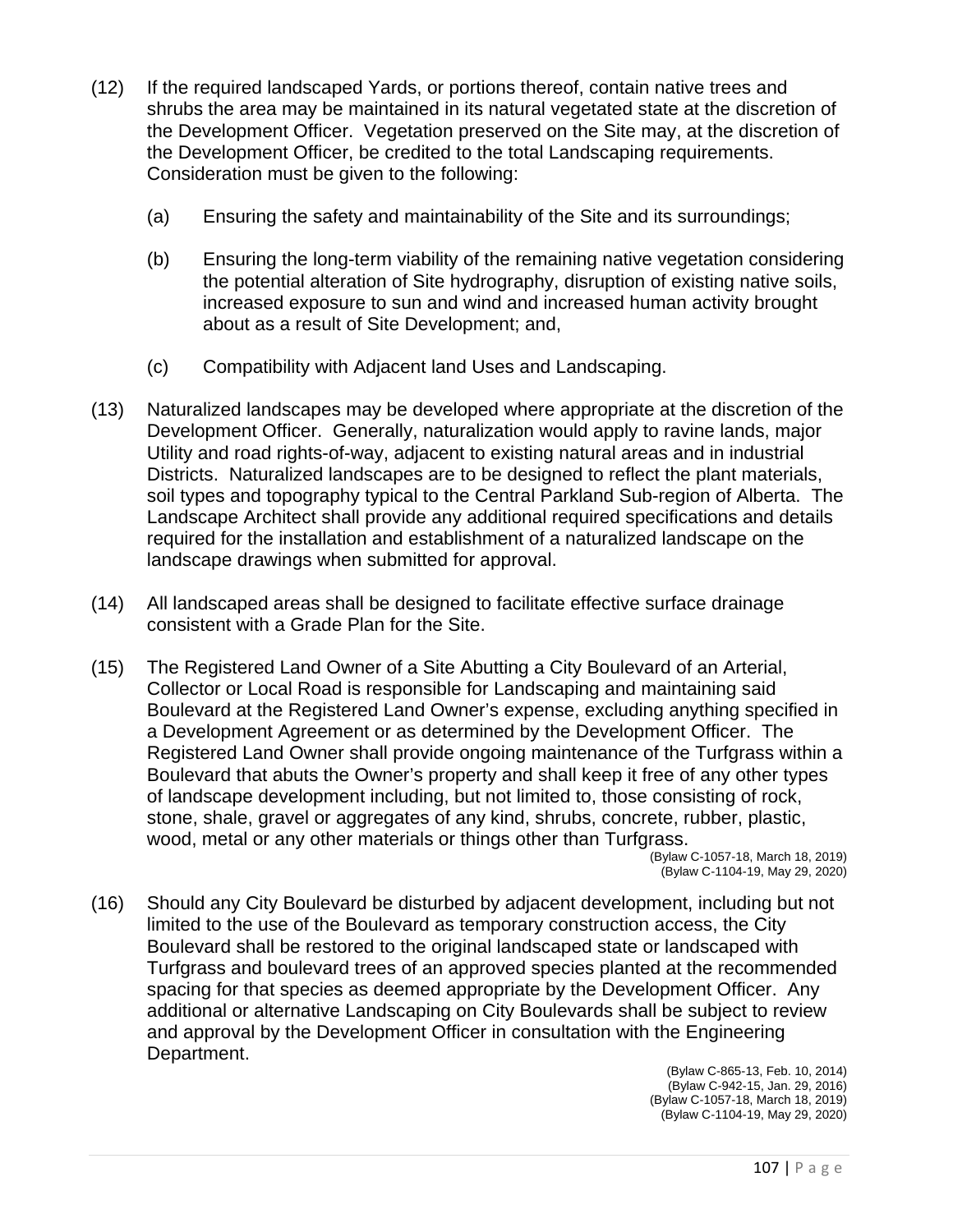- (17) The Registered Owner shall be responsible for Landscaping of the subject Site and maintenance of the Landscaping for twenty four months from the date of substantial completion of the work. If the Landscaping does not survive a twenty four month maintenance period, the plant materials must be replaced by the Registered Owner with the same species at the same size and height originally provided.
- (18) If any Landscaping does not survive the twenty four month maintenance period and is not replaced in a timely manner in the opinion of the Development Officer, the City may replace the landscaping by drawing the security deposit pursuant to Section 92.
- (19) Where financial security has been collected by the City, the Landscaping shall be completed in accordance with the approved plan within twelve months of the completion of the Development.
- (20) Where a Development is not required to provide a Landscaping Plan, the landscaping shall be completed in accordance with this Bylaw within twelve (12) months from the issuance of Occupancy Certificate. A six (6) month extension may be granted with written approval from the Development Officer.

(Bylaw C-1104-19, May 29, 2020)

(21) For Single Detached, Semi –Detached and Row Housing Dwellings and Developments, the area covered by Impermeable Material shall not exceed 70 percent of the total lot area. This shall include artificial turfs that do not allow water percolation. R2 – Mixed Medium to High Density Residential District is exempt from this regulation.

(Bylaw C-1104-19, May 29, 2020)

(22) Notwithstanding subsection 89. (11), Trees and shrubs shall be provided as follows:

| Development                  | Tree and Shrub Planting Requirements<br>(Minimum) |
|------------------------------|---------------------------------------------------|
| Row Housing, Street Oriented | One deciduous or coniferous tree, and             |
| (all types)                  | One shrub                                         |

(Bylaw C-1096-19, May 29, 2020)

#### **SECTION 90 PLANTING REQUIREMENTS**

(1) All plant materials used for Landscaping including screening must be of a species capable of healthy growth in Spruce Grove and be resilient to specific Site location factors present at the subject Site (i.e. sun, excessive wind, shade, road salt and gravel and reasonable maintenance practices). All plant materials must conform to the horticultural standards of the most current edition of the Canadian Standards for Nursery Stock from the Canadian Nursery Landscape Association. The use of drought tolerant plant material and the application of Xeriscaping principles are encouraged. The following planting requirements shall be met in all landscaped areas: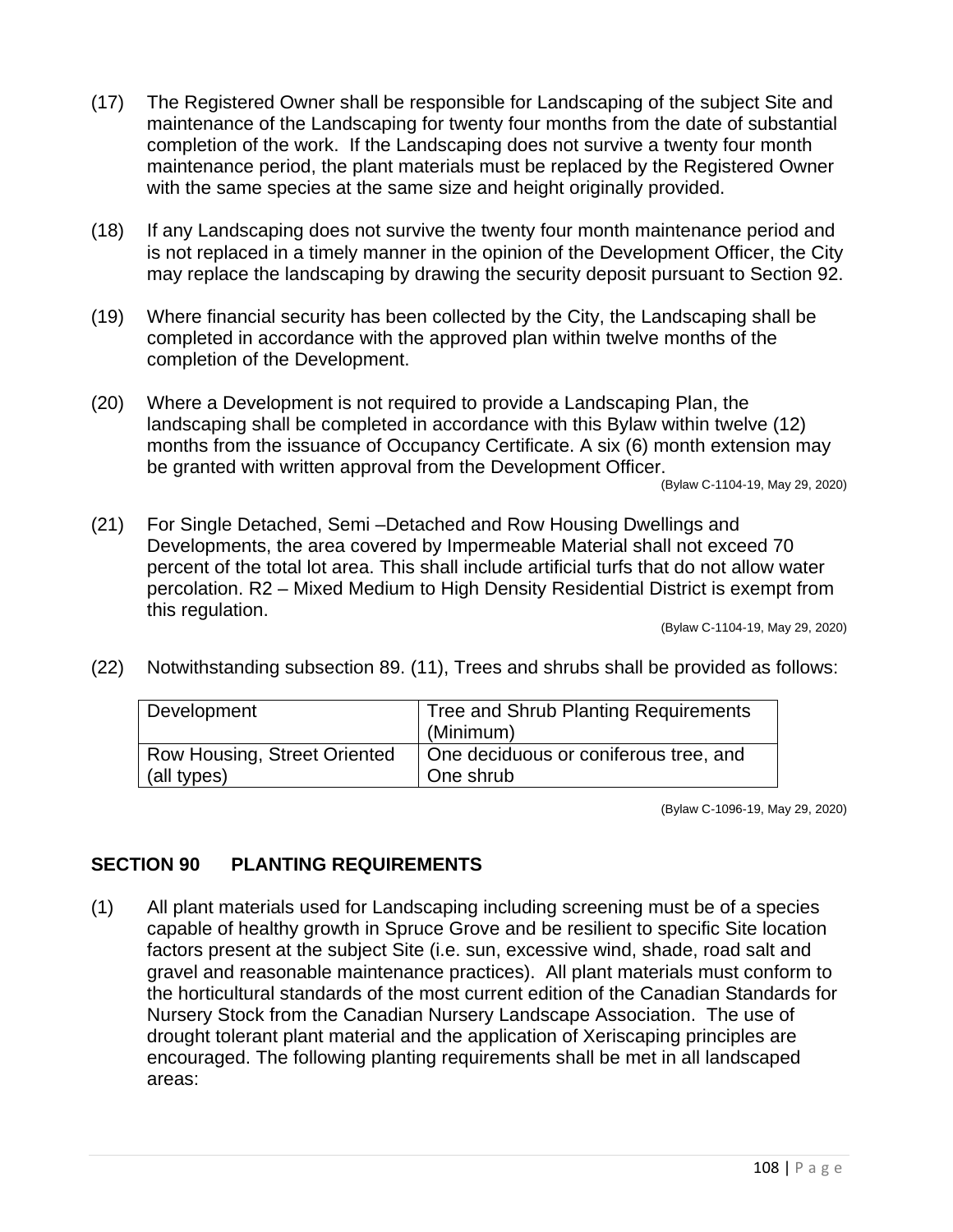- (a) A minimum of one third of all required trees must be coniferous. Coniferous trees must be a minimum height of 2.5 m and at least 50% of the required coniferous trees must be a minimum of 3.5 m in height at the time of planting;
- (b) Deciduous trees must have a minimum Caliper of 65 mm and at least 50% of the provided deciduous trees must have a minimum Caliper of 75 mm at the time of planting;
- (c) A minimum of one third of all required shrubs must be coniferous. Coniferous shrubs must be a minimum spread of 450 mm at the time of planting. Smaller shrubs may be accepted depending on the species of shrub, and at the discretion of the Development Officer; and
- (d) Deciduous shrubs must be a minimum height of 450 mm at the time of planting. Smaller shrubs may be accepted depending on the species of shrub, and at the discretion of the Development Officer.

# **SECTION 91 LANDSCAPING ISLANDS FOR PARKING AREA**

- (1) Landscaped islands shall be required within at-grade Parking Facilities with a capacity of twenty-five or more vehicles. Where more than forty Parking Stalls are provided, a minimum of two landscaped islands are required. Landscape areas within and Abutting Parking Facilities are to be contained by a 150.0 mm height concrete curb or approved alternative. Landscaped islands in the Parking Facility:
	- (a) Must be provided at a ratio of 2.0  $m^2$  of landscaped island for every Parking Stall provided; and,
	- (b) Islands provided in the Parking Facility shall:
		- (i) Be provided at the beginning and end of every row of motor vehicle Parking Stalls;
		- (ii) Be provided with no more than twenty Parking Stalls between islands;
		- (iii) Be a minimum area of 14.0  $m^2$  with at least one side of the island being a minimum length of 2.5 m; and
		- (iv) Be surrounded by a concrete curb.
	- (c) The number of trees and shrubs required shall be as follows:
		- (i) One tree for each 20.0  $m^2$  and one shrub for each 10.0  $m^2$  of required parking island; or,
		- (ii) Provide a minimum of one tree and two shrubs per parking island; whichever is greater.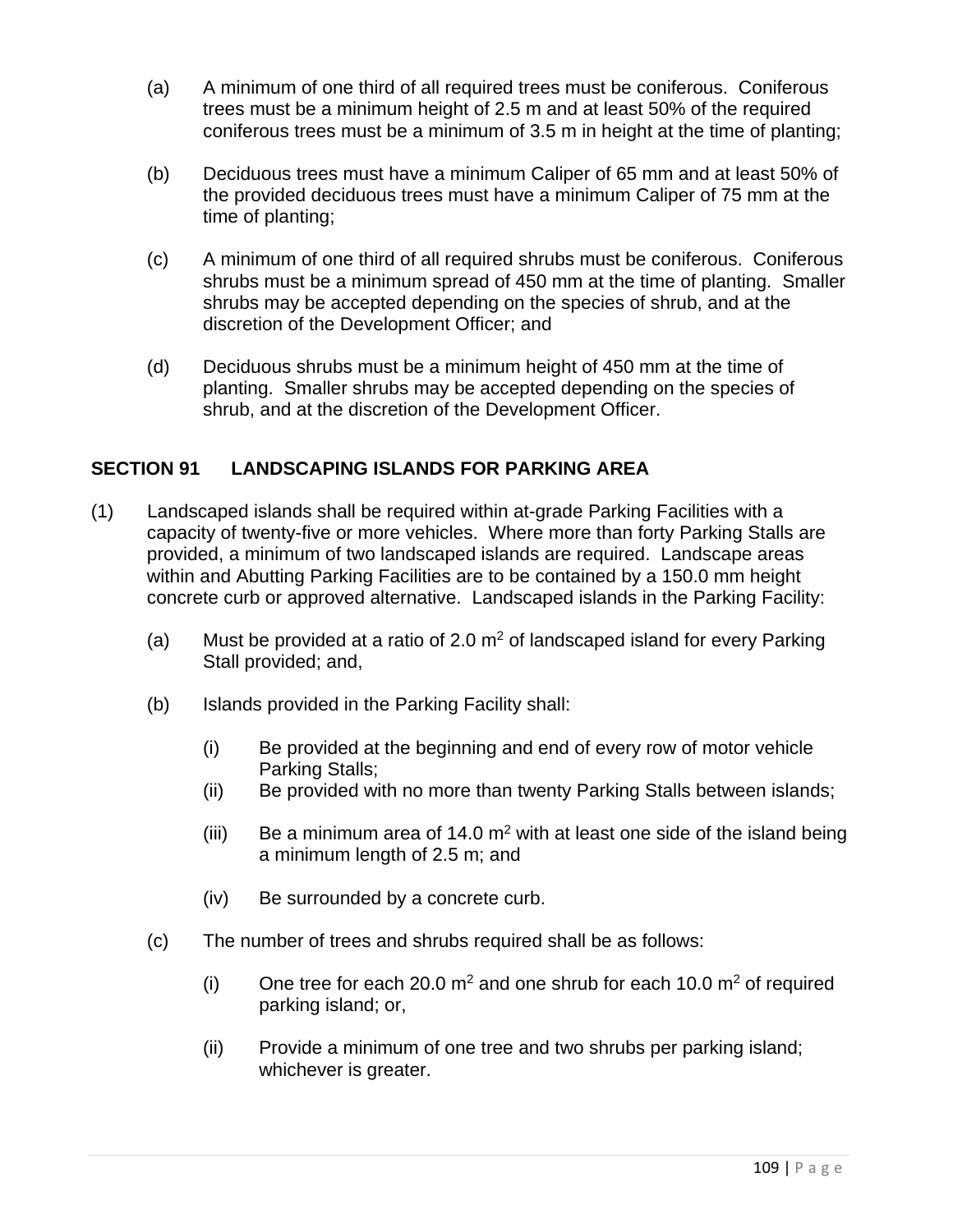## **SECTION 92 SECURITY**

- (1) Notwithstanding the provisions under Section 92(5), the applicant may be required, at the discretion of the Development Officer and as a condition of the Development Permit approval, to provide to the City either a certified cheque or an Irrevocable Letter or Credit equal to 100% of the required Landscaping costs. The amount shall be based on the approved landscape plan and be determined by the applicant and is subject to review and increase by the Development Officer if the amount is deemed to be insufficient. The amount shall include the cost of the following:
	- (a) Rough grading of landscaped area;
	- (b) Minimum of 150.0 mm depth of topsoil and sod or seed;
	- (c) Trees and shrubs in accordance with this Section; and,
	- (d) 150.0 mm height concrete curb separating landscaped areas and Parking Facilities.
- (2) Pursuant to Section 92(1) the conditions upon which the security shall be held:
	- (a) 80% of the certified cheque or Letter of Credit to an amount of not less than \$1,000 will be released upon issuance of a Construction Completion Certificate with respect to the Landscaping;
	- (b) The balance of the certified cheque or Letter of Credit to be released as provided in Section 92(3);
	- (c) The applicant shall replace all required Landscaping that does not survive the twenty-four month maintenance period to the satisfaction of the Development Officer with a suitable, similar material; and,
	- (d) If the Landscaping is not completed within twelve months of the date the Development Permit is issued, then the certified cheque or proceeds of the Letter of Credit may be used by the City to undertake the Landscaping. If such amount is insufficient to cover the cost of the work the deficiency shall be a debt due from the developer to the City.
- (3) The certified cheque or Letter of Credit shall be released to the developer, upon written request, once an inspection of the Site demonstrates to the satisfaction of the Development Officer that the Landscaping has been well maintained and is in a healthy condition two growing seasons after issue of the Construction Completion Certificate for the Landscaping. The inspection shall take place within ten business days of the date the receipt of the written request. If the Development Officer is not satisfied that the Landscaping meets the requirements a re-inspection fee shall be required for subsequent inspections.